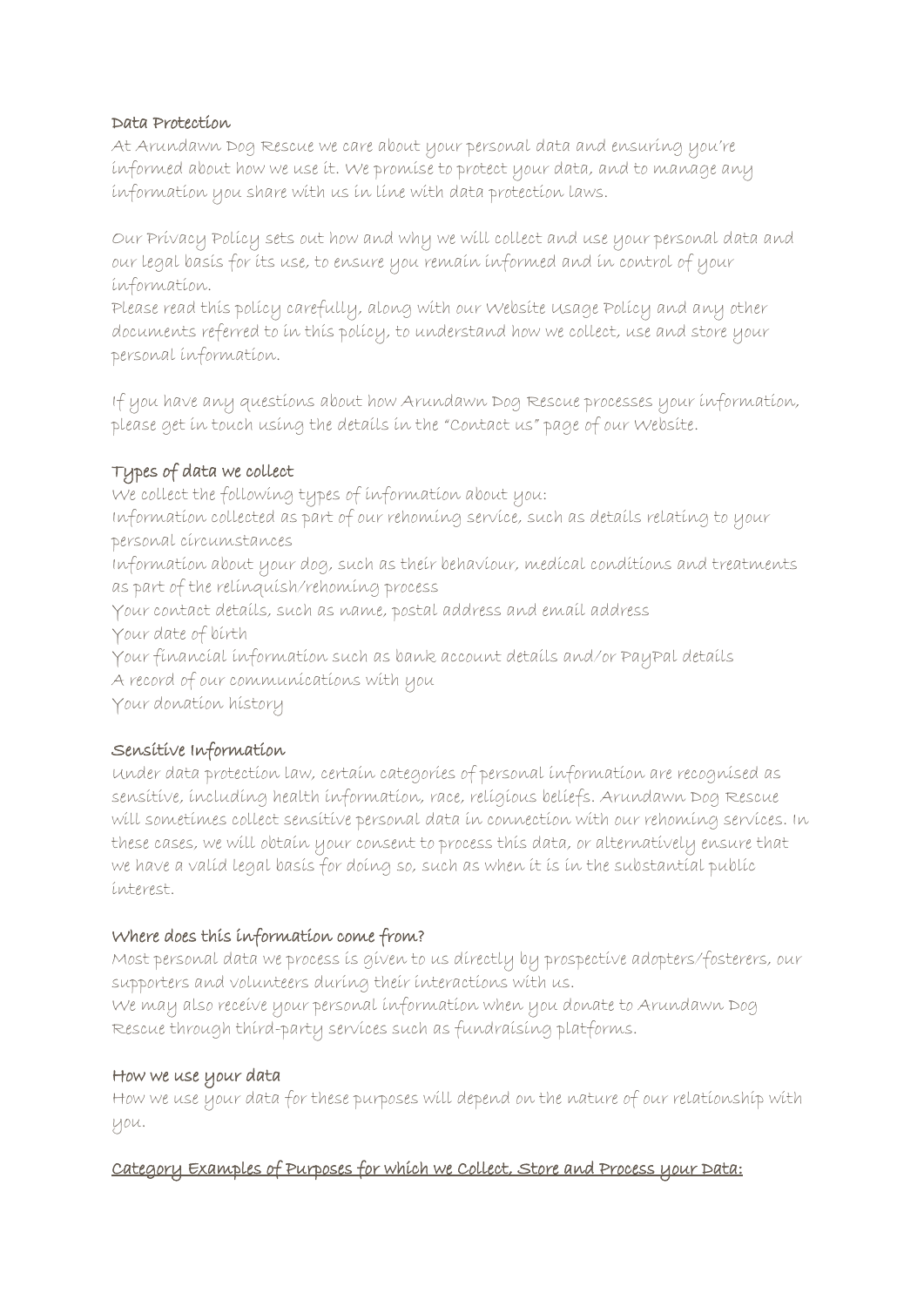### Rehoming

When you rehome one of our dogs, we ask you to provide us with information about your home, personal circumstances, and in some cases health or mobility requirements so that we are better able to match you with a dog that is going to best meet its, and yours or your family's needs.

We will also ask for information about your dog and you (including the reason or circumstances that led to you needing to rehome your dog, and any information about your dog's behaviour towards yourself and others in the household that will help us with their care or onward rehoming) when you enquire about relinquishing your dog into our care.

We also ask for this information so that we can comply with the relevant legal requirements when rehoming an animal such as establishing the legal ownership of animals or updating microchip details.

# Relinquishment of dogs

If you have contacted us to relinquish to us your dog for rehoming, we will use the information you provide us to establish how we can best look after your dog whilst in our care

To assess how we might safely and permanently rehome your dog To enable us to meet the relevant legal requirements where they apply to dogs brought into our care.

# Volunteering with us

To support and train volunteers and ensure their safety To enable us to communicate with volunteers regarding their volunteering work, the wider work of Arundawn Dog Rescue and how they might support in other ways

# Donations

To process your donations

# Enquiries

To enable us to record, consider and reply to enquiries

# How the Law applies to Arundawn Dog Rescue

Arundawn Dog Rescue are required under law to make sure that we have a valid ground for processing your data. The law sets out six different grounds for when personal data can be processed (plus additional ones where sensitive data is used) The four legal grounds that are most relevant to our use of your personal information are: Consent Legitimate Interest Contract Legal Obligation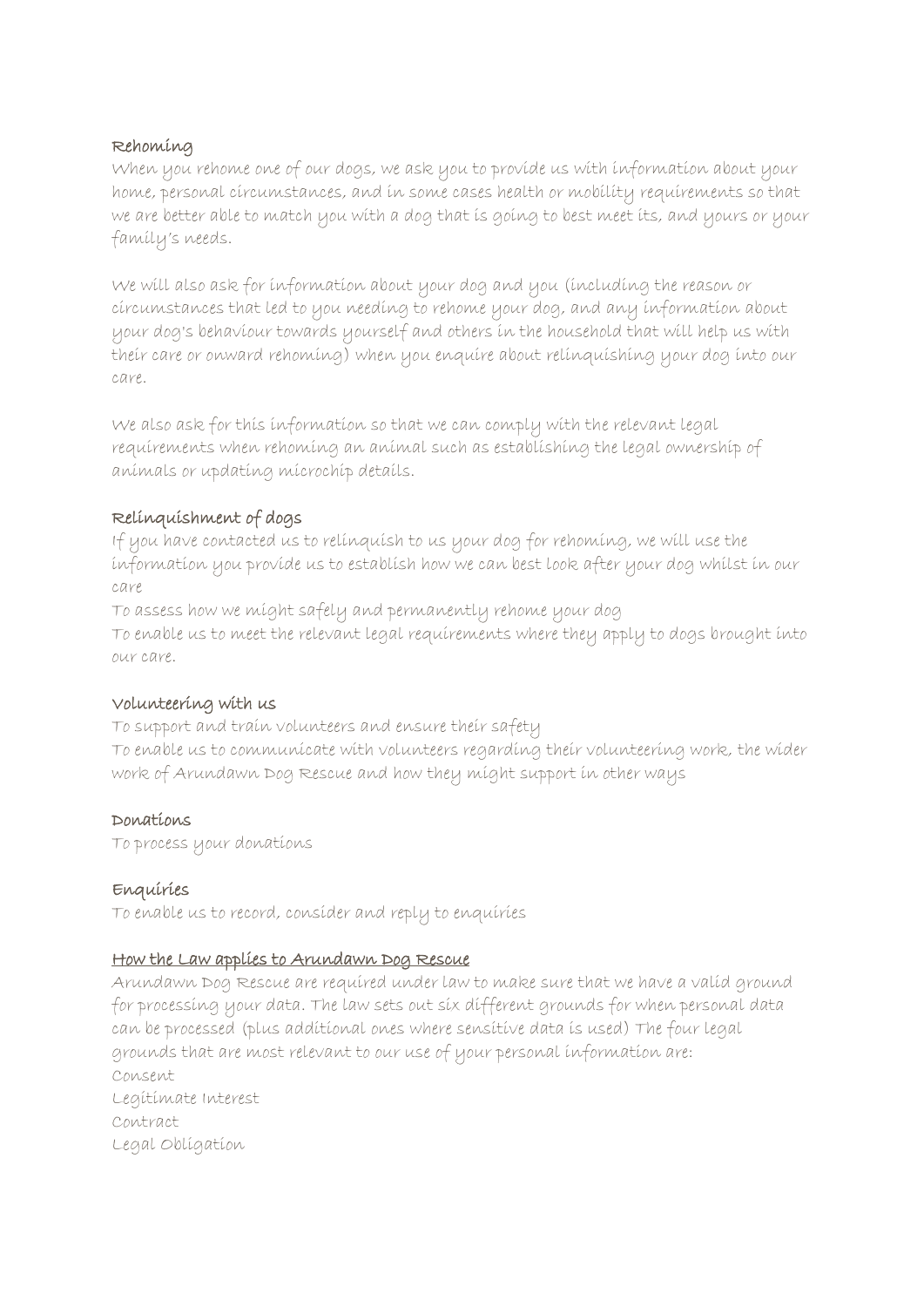### Consent

In some cases we will rely on consent, for example by submitting your 'Pre Adoption Application' or 'Foster Application' you allow Arundawn Dog Rescue (or representatives of) to contact you regarding your Applications and arrange homechecks.

### Legitimate Interests

This legal ground for processing means that we can process your personal information if we have a genuine and legitimate reason for doing so, and that reason is not overridden by your rights and interests as an individual.

Examples of the legitimate interests processing activities we undertake are:

To allow us to provide the best possible care for every dog.

To assess suitability for rehoming and to follow up with you about your rehoming enquiry.

To capture the information, we need when we take in a dog, to allow us to care for that dog and ultimately rehome it.

To provide you with aftercare services once you have rehomed an animal from us.

To conduct home visits to assess suitability as part of the rehoming process

To register new owners' details with microchip databases

To follow up with you about your enquiry

To process volunteers and foster carers data to effectively administer their close relationships with Arundawn and provide them with appropriate care and support

If you would like to find out more or ask us to stop processing your data in these ways, you can do this at any time by contacting us.

# Contractual Relationships

In some cases, we will be under a contractual obligation to provide you with goods and services, which means that we have to process your data in order to fulfil those obligations. An example of this includes; if you are rehoming a dog from us.

# A Legal Obligation

Arundawn Dog Rescue are required to keep a record of your communication preferences, in accordance with the General Data Protection Regulation.

### Data Retention

We'll retain personal information for different periods of time depending on your relationship with Arundawn Dog Rescue.

For example, if you donate to us, we'll keep your financial information for up to seven years after your last interaction with us. If you rehome a dog, we'll keep details relating to your rehoming circumstances for 20 years (the upper limit lifetime of the dog). If you decide you no longer wish to hear from us, we'll need to keep a note of that on our suppression list indefinitely.

If you'd like more information on our retention policy, please contact us.

# Data Storage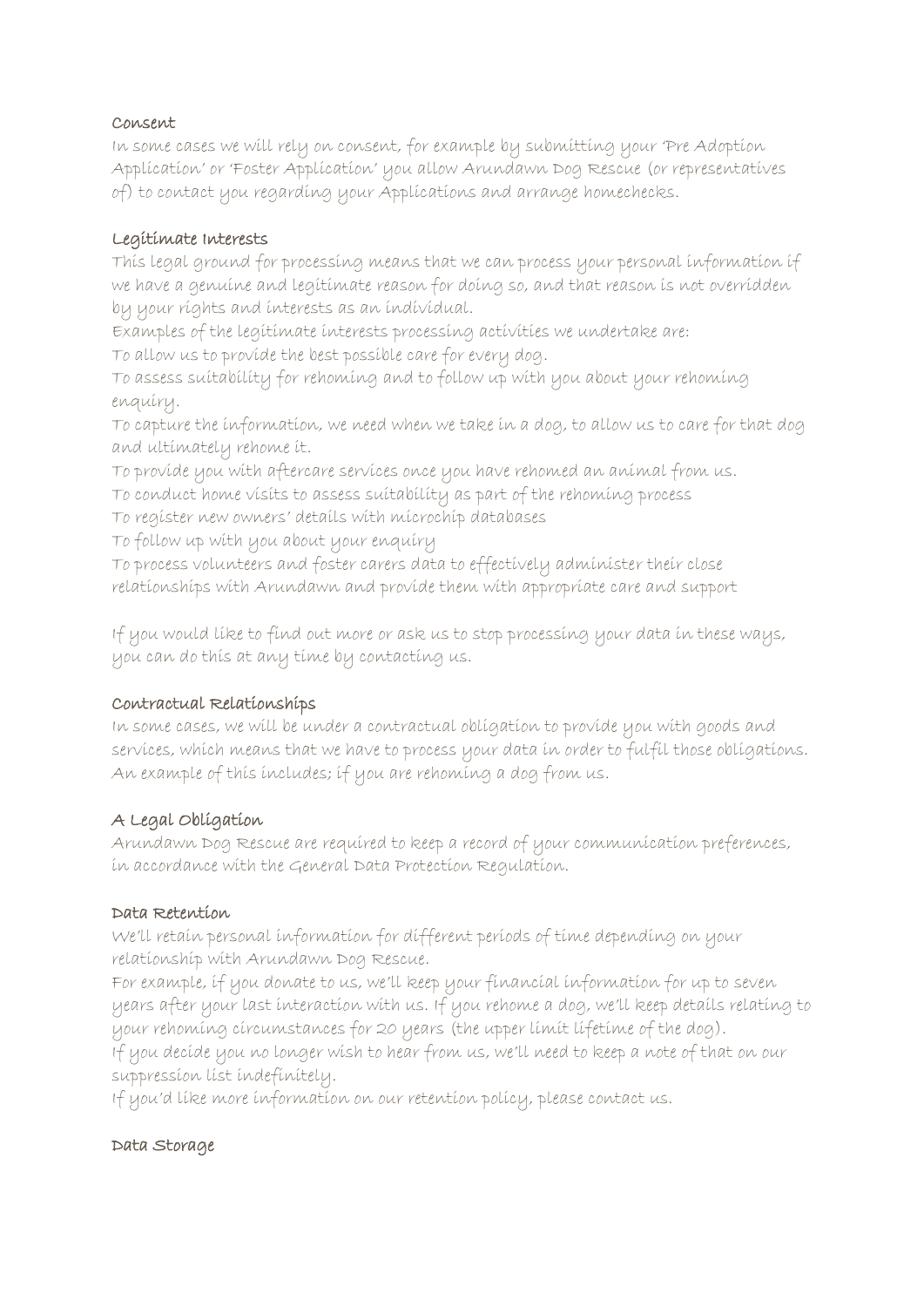Wix is our website service provider. Wix's data storage providers are contractually committed to protect and secure our/your data. ix adheres to the  $Eu - US$   $g$  to the Swiss-US Privacy Shield Principles, for further protecting and enhancing our users' privacy.

#### Data Sharing

Arundawn Dog Rescue will not exchange or sell your personal information to another organisation for their own marketing purposes.

However, there are some situations where we may have to share your personal information with other organisations. An example could be sharing your details to reunite you with a lost animal via a Local Authority Dog Warden, or to update microchipping databases. In some cases, we may have to share data about you when requested to do so by statutory agencies, such as the police.

### Your Data Protection Rights

When Arundawn Dog Rescue is using your personal information based on your consent, you have the right to withdraw that consent at any time.

Presuming that these rights are not overridden by our legal obligations, or where our legitimate interests are not overridden by your rights and interests as an individual, you have the following data protection rights:

# Right to be Informed

You have the right to be told how your personal information will be used. This policy document, and shorter summary statements used on our communications, are intended to be a clear and transparent description of how your data may be used.

# Right of Access

You can contact us asking what information we hold on you and to request a copy of that information. From May 2018 we will have 30 days to comply once we are satisfied you have rights to see the requested records and we have successfully confirmed your identity.

# Right of Rectification

If you believe our records are inaccurate you have the right to ask for those records concerning you to be updated.

### Right to Restrict Processing

In certain situations, you have the right to ask for processing of your personal data to be restricted because there is some disagreement about its accuracy or legitimate usage.

### Right to Data Portability

Where we are processing your personal data under your consent the law allows you to request data portability from one service provider to another. This right is largely seen as a way for people to transfer their personal data from one service provider to a competitor.

# Collection of Data Through Cookies

Arundawn like many websites uses cookies.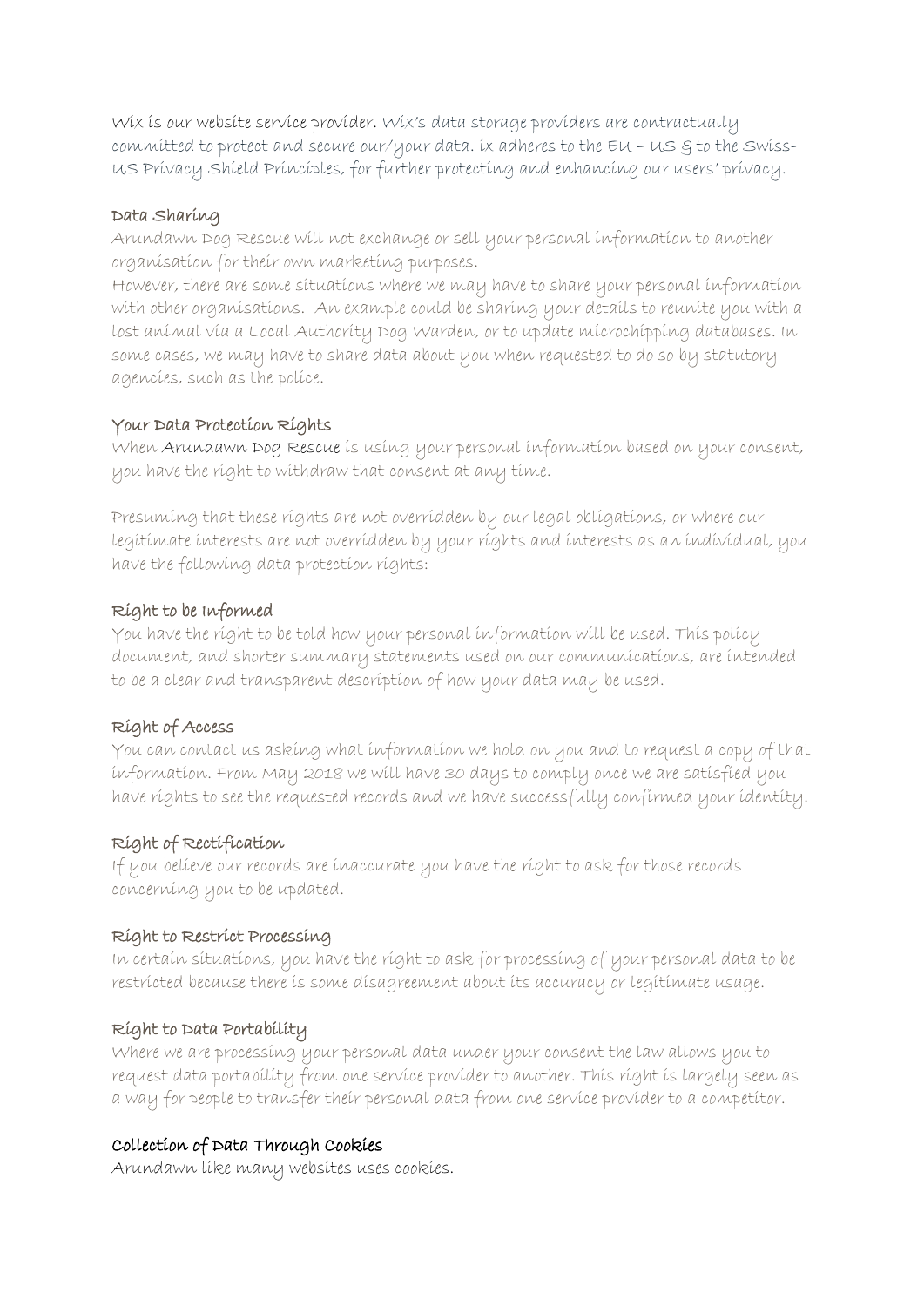Cookies are small pieces of data saved on your computer or mobile device. How do we use cookies

We use the following types of cookies:

(a) Essential cookies – these are required for the operation of our website and include, e.g. to enable you to log in to secure areas of the website.

(b) Analytic/performance cookies - they allow us to recognise and count the number of visitors and to see how visitors move around our website when they are using it. This helps us to improve our site, for example, by confirming that users are finding what they are looking for easily.

(c) Functionality cookies – these are used to recognise you when you return to our website so that we can personalise our content for you and remember your preferences.

(d) Targeting cookies – these record your visit to our website, pages you have visited and links you have followed. We may use this information to make our website and the advertising displayed to you more relevant to your interests and may share this information with third parties for this purpose.

# Google analytics

This is common performance cookie that many websites use. They allow us to collect anonymous information about how you and other users use our website and helps us improve our Website.

# Disabling cookies

By using our website you consent to our use of cookies as updated from time to time and the cookies we use will be stored on your device (unless rejected or disabled by your browser). Internet browsers normally accept cookies by default. However, it is possible to set an internet browser to reject cookies. If you do not accept our use of cookies as set out in this policy, please set your internet browser to reject cookies. This may impair your ability to use our website so that some features may not work.

# Changes to this policy and further information

We may update our use of cookies, and this policy, from time to time, so please check this policy regularly. If you want to delete or block any cookies, please refer to the help and support area on your internet browser for instructions on how to locate the file or directory that stores cookies. Information on deleting or controlling cookies is also available at [www.allaboutcookies.org](http://www.allaboutcookies.org/)

# Filming and Photography

Please note that Arundawn Dog Rescue may film or photograph participants, volunteers and spectators attending or taking part in events and use such footage or photographs. We do this in order to publicise the event for commercial and/or fundraising purposes including, but not limited to: advertising, publications, marketing material, merchandising, social media, and other media that may be made available to the public. Secondly, to enable our commercial partners to publicise their involvement and/or association with the event.